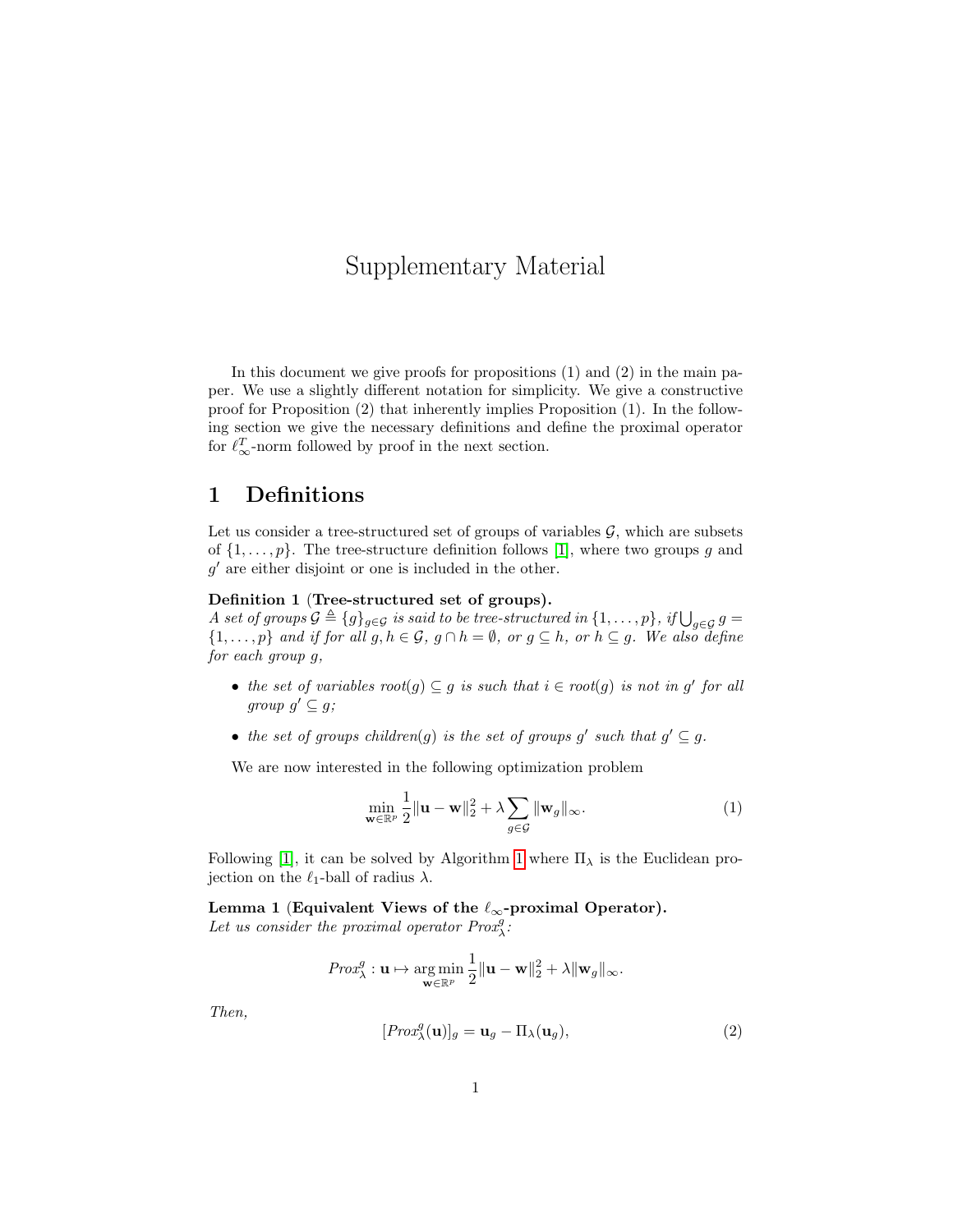Algorithm 1 Computation of the Proximal Operator.

<span id="page-1-0"></span>Inputs:  $\mathbf{u} \in \mathbb{R}^p$  and an ordered tree-structured set of groups  $\mathcal{G}$  with root  $g_0$ . Initialization:  $\mathbf{w} \leftarrow \mathbf{u}$ ; Call recursiveProx $(q_0)$ ; Return w. Procedure recursiveProx $(q)$ 1: for  $h \in \text{child}(q)$  do 2: Call recursiveProx $(h)$ ; 3: end for 4:  $\mathbf{w}_g \leftarrow \mathbf{w}_g - \Pi_{\lambda}(\mathbf{w}_g)$ .

and there exists  $\tau \geq 0$  such that for all  $j \in g$ ,

<span id="page-1-1"></span>
$$
[Prox_{\lambda}^{g}(\mathbf{u})]_{j} = \text{sign}(\mathbf{u}_{j}) \min(|\mathbf{u}_{j}|, \tau) \quad and \tag{3}
$$

$$
\left\{ \|\Pi_{\lambda}(\mathbf{u}_g)\|_1 = \sum_{j \in g} \max(|\mathbf{u}_j| - \tau, 0) = \lambda \quad or \quad \tau = 0 \right\}.
$$
 (4)

*Proof.* The proof of Eq.  $(2)$  can be found in [\[1\]](#page-3-0). The proof of Eq.  $(4)$  consists of noticing that the projection on the  $\ell_1$ -ball is obtained by a soft-thresholding op-erator [\[1\]](#page-3-0). In other words, there exists  $\tau \geq 0$  such that  $[\Pi_{\lambda}(\mathbf{u})]_j = \text{sign}(\mathbf{u}_j) \max(|\mathbf{u}_j| \tau$ , 0) for all j in g. We notice that by definition of the Euclidean projection, either  $\|\Pi_{\lambda}(\mathbf{u}_g)\|_1 < \lambda$  and  $\Pi_{\lambda}(\mathbf{u}_g) = \mathbf{u}_g$  (meaning  $\tau = 0$ ), or  $\|\Pi_{\lambda}(\mathbf{u}_g)\|_1 = \lambda$ . This yields [\(4\)](#page-1-1).  $\Box$ 

By using the definition of  ${\rm Prox}^g_\lambda$  , we see that Algorithm [1](#page-1-0) in fact performs a composition of proximal operators. Suppose that the groups in  $\mathcal{G} = \{g_1, \ldots, g_k\}$ are ordered according to depth-first search order, we have

$$
\mathrm{Prox}_{\lambda\Omega} = \mathrm{Prox}^{g_k} \circ \ldots \circ \mathrm{Prox}^{g_1},
$$

where  $\Omega$  is the tree-structured penalty  $\Omega(\mathbf{w}) = \sum_{g \in \mathcal{G}} ||\mathbf{w}_g||_{\infty}$ , and  $\circ$  is a composition operator.

We now have the following (Proposition 2 of main paper) to compose proximal step over constant value non-branching paths or nested groups. We prove this by showing that in consecutive projections the  $\tau$  in [3](#page-1-1) can only be smaller than the previous one forcing the values along a non-branching path to be equal.

#### <span id="page-1-2"></span>Lemma 2 (Composition Lemma Along Nested Groups).

Assume that for all groups g in  $G$ , root(g) is a singleton  $\{r(g)\}\)$ . Consider a particular group g with a single child g', such that  $\mathbf{u}_{r(g)} = \mathbf{u}_{r(g')}$ . Then,

$$
\left(\text{Prox}_{\lambda}^{g} \circ \text{Prox}_{\lambda}^{g'}\right)(\mathbf{u}) = \text{Prox}_{2\lambda}^{g}(\mathbf{u}).
$$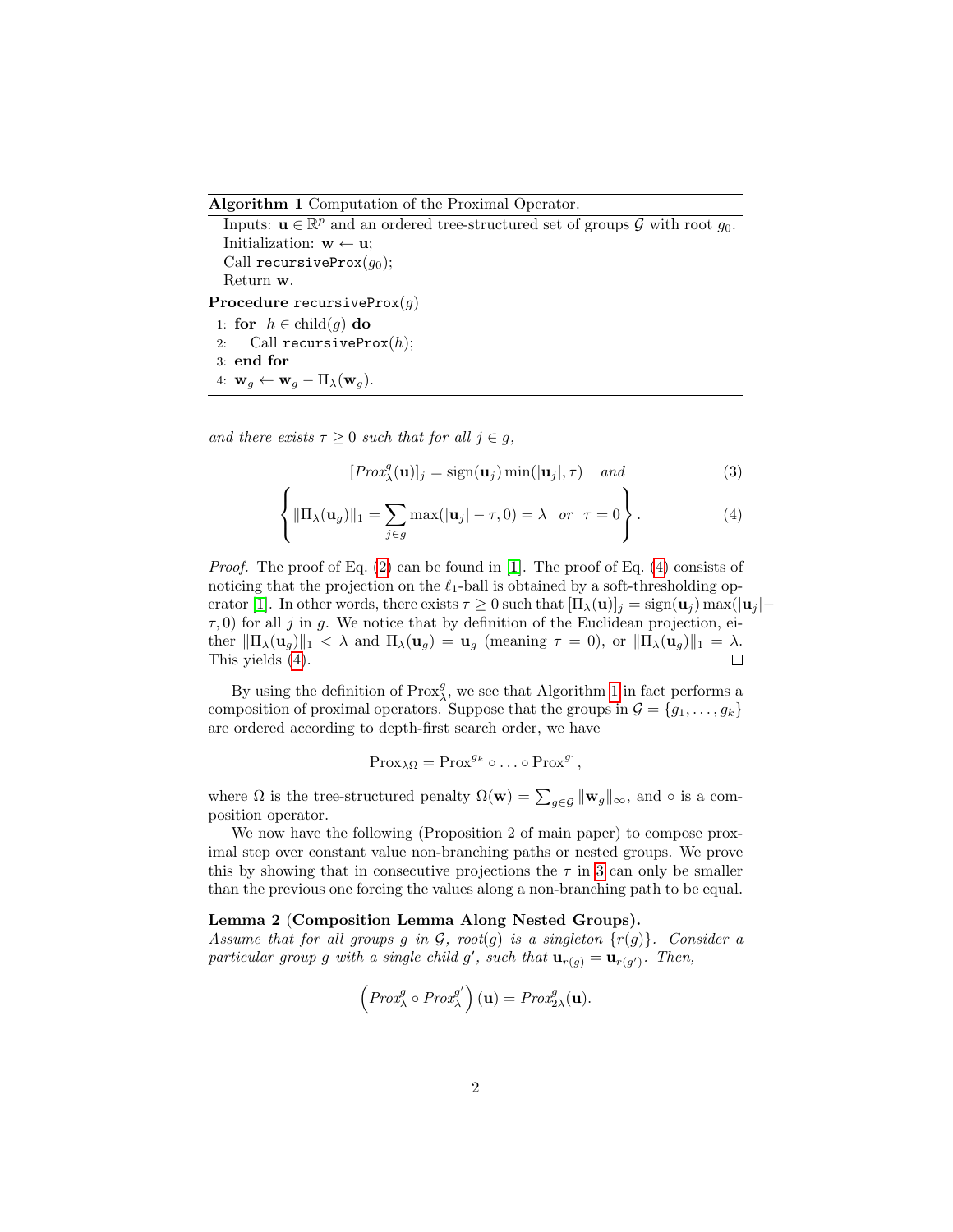*Proof.* Without loss of generality, let us assume that all the entries of  $\bf{u}$  are non-negative. Indeed, it is sufficient to store beforehand the signs of that vector, compute the proximal operator of the vector with nonnegative entries, and assign the stored signs to the result [\[1\]](#page-3-0). We also have

$$
\left[\left(\operatorname{Prox}_{\lambda}^{g} \circ \operatorname{Prox}_{\lambda}^{g'}\right)(\mathbf{u})\right]_{j} = \left[\operatorname{Prox}_{2\lambda}^{g}(\mathbf{u})\right]_{j} = \mathbf{u}_{j} \quad \text{for all} \ \ j \notin g,
$$

since all the proximal operators only affect the variables in  $g$  and  $g'$ . Let us now define  $\mathbf{v} \triangleq \text{Prox}_{\lambda}^{g'}$  $y'_{\lambda}(\mathbf{u}), \mathbf{w}^{\star} \triangleq \text{Prox}_{\lambda}^{g}(\mathbf{v})$ 

Consider  $\tau'$  defined in Lemma [1,](#page-0-1) such that  $\mathbf{v}_{g'} = \min(\mathbf{u}_{g'}, \tau')$ , and  $\tau$  such that  $\mathbf{w}_g^* = \min(\mathbf{v}_g, \tau)$ .

### First step:  $\tau \leq \tau'$ :

Let us proceed by contradiction and assume that  $\tau' < \tau$ . Then, we have  $\mathbf{v}_{g'} \leq \tau$ and thus, Eq. [\(4\)](#page-1-1) applied to the group g gives us that  $\mathbf{u}_{r(g)} - \tau = \mathbf{v}_{r(g)} - \tau = \lambda$ since  $\tau \neq 0$  and  $g = g' \cup \{r(g)\}\$ . Note also that  $\mathbf{u}_{r(g')} - \tau' \leq ||\Pi_{\lambda}(\mathbf{u}_{g'})||_1 \leq \lambda$ according to Eq. [\(4\)](#page-1-1) applied to the group g'. Since  $\mathbf{u}_{r(g')} = \mathbf{u}_{r(g)}$ , we have  $\mathbf{u}_{r(g')} - \tau' \leq \mathbf{u}_{r(g)} - \tau$ , and  $\tau \leq \tau'$ , which is a contradiction.

End of the proof:

By using Eq. [\(4\)](#page-1-1), and using the fact that  $\tau \leq \tau'$ , we now have a closed form solution for  $\mathbf{w}_g^*$ :

$$
\mathbf{w}_g^* = \min(\mathbf{u}_g, \tau).
$$

We now consider two cases

- if  $\tau = 0$ , we have  $\mathbf{w}_g^* = 0$ , and thus  $\mathbf{v}_g = \Pi_\lambda(\mathbf{v}_g)$ , meaning that  $\|\mathbf{v}_g\|_1 \leq \lambda$ . Thus,  $\|\mathbf{u}_g\|_1 = \|\mathbf{v}_g\|_1 + \|\mathbf{u}_{g'} - \mathbf{v}_{g'}\|_1 \leq \lambda + \|\Pi_{\lambda}(\mathbf{u}_{g'})\|_1 \leq 2\lambda$ . Thus,  $[{\rm Prox}_{2\lambda}^g(\mathbf{u})]_g = 0 = \mathbf{w}_g^*;$
- if  $\tau > 0$ , we define the quantity  $\mathbf{z}_g = \mathbf{u}_g \mathbf{w}_g^* = \max(\mathbf{u}_g \tau, 0)$ , which has the form of an orthogonal projection of  $\mathbf{u}_q$  onto the  $\ell_1$ -ball of some radius  $\lambda'$  (see [\[1\]](#page-3-0)). It remains to compute  $\|\mathbf{z}_g\|_1$  to know the radius of  $\lambda'$ . We have

$$
\|\mathbf{z}_{g}\|_{1} = \|\mathbf{u}_{g} - \mathbf{w}_{g}^{*}\|_{1} = \|\mathbf{u}_{g} - \mathbf{v}_{g} + \mathbf{v}_{g} - \mathbf{w}_{g}^{*}\|_{1} = \|\mathbf{u}_{g'} - \mathbf{v}_{g'}\|_{1} + \|\mathbf{v}_{g} - \mathbf{w}_{g}^{*}\|_{1} = 2\lambda,
$$

where we apply again Eq. [\(4\)](#page-1-1). Thus,  $\mathbf{z}_g = \Pi_{2\lambda}(\mathbf{u}_g)$  and  $\mathbf{w}_g^* = \text{Prox}_{2\lambda}^g(\mathbf{u})]_g$ by using Eq.  $(2)$ .

 $\Box$ 

This proof can be put together for paths with more than two nested groups to inductively construct single-step proximal projections for longer paths.

It is easy to see from this definition [4](#page-1-1) that all entries with the same value  $u_i = \delta \forall j$  will continue to share a value after applying the proximal operator  $\min(\delta, \tau)$ . We see from [2](#page-1-2) that all entries at nested groups will be projected to the same value. This in fact turns out to be a single projection with the  $\lambda$  scaled appropriately. These two put together we have the property that constant value non-branching paths are preserved.